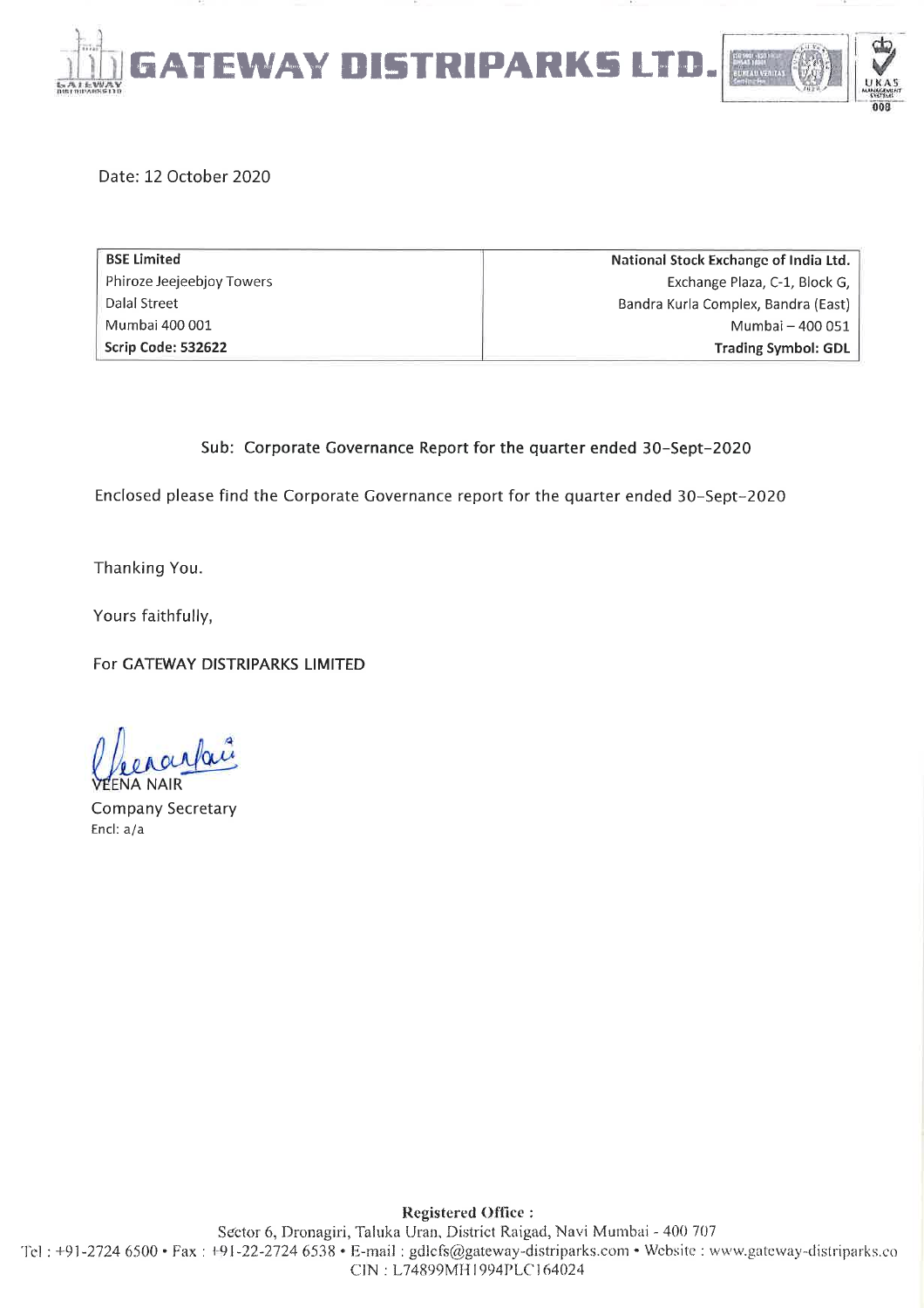| <b>General information about company</b>                       |                                    |  |  |  |  |  |  |  |
|----------------------------------------------------------------|------------------------------------|--|--|--|--|--|--|--|
| Scrip code                                                     | 532622                             |  |  |  |  |  |  |  |
| NSE Symbol                                                     | GDL                                |  |  |  |  |  |  |  |
| MSEI Symbol                                                    |                                    |  |  |  |  |  |  |  |
| <b>ISIN</b>                                                    | INE852F01015                       |  |  |  |  |  |  |  |
| Name of the entity                                             | <b>GATEWAY DISTRIPARKS LIMITED</b> |  |  |  |  |  |  |  |
| Date of start of financial year                                | 01-04-2020                         |  |  |  |  |  |  |  |
| Date of end of financial year                                  | 31-03-2021                         |  |  |  |  |  |  |  |
| <b>Reporting Quarter</b>                                       | <b>Half Yearly</b>                 |  |  |  |  |  |  |  |
| Date of Report                                                 | 30-09-2020                         |  |  |  |  |  |  |  |
| Risk management committee                                      | Not Applicable                     |  |  |  |  |  |  |  |
| Market Capitalisation as per immediate previous Financial Year | Top 1000 listed entities           |  |  |  |  |  |  |  |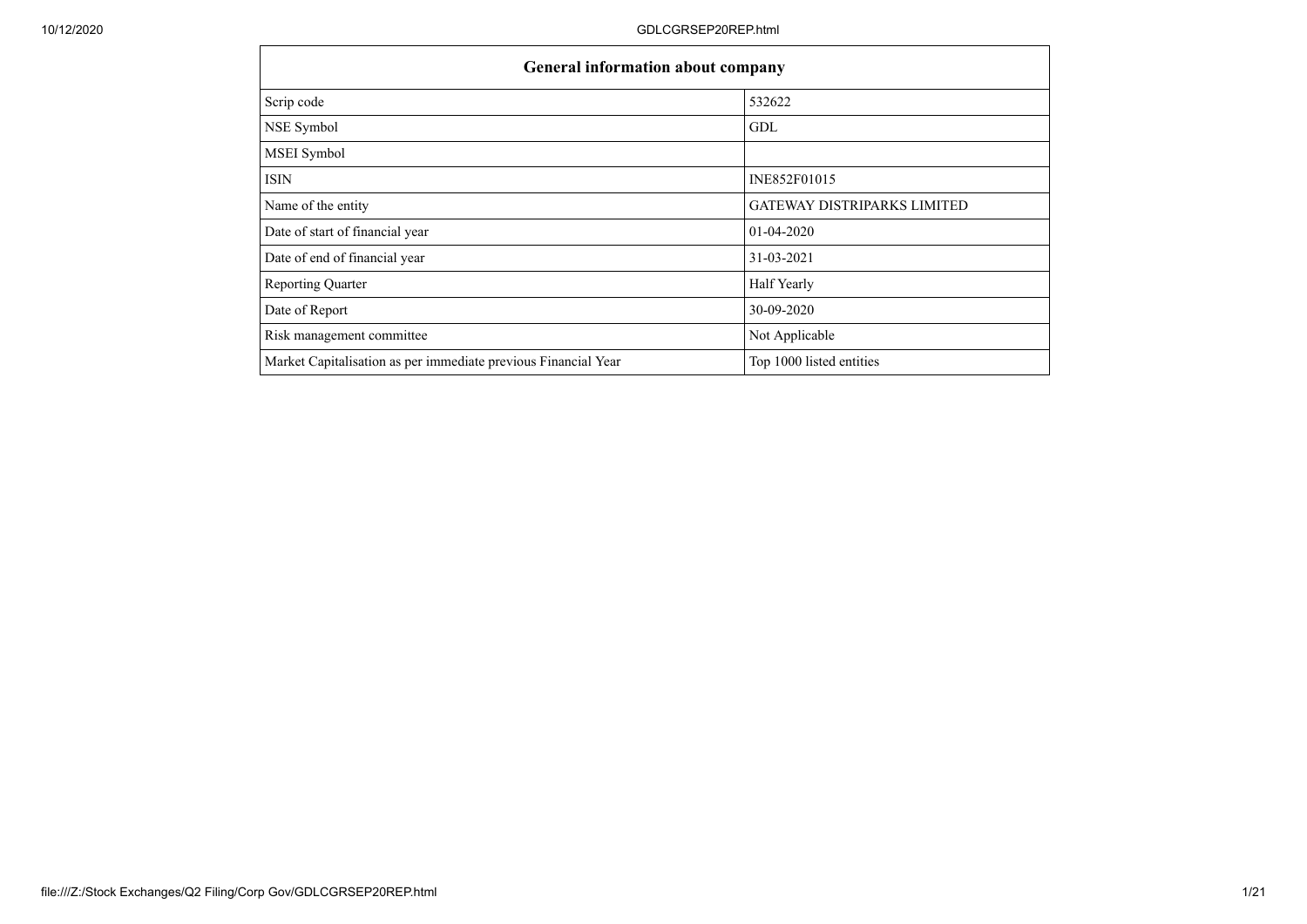|                |                                                                                                                                                                                                                                                                                                                                                                                                                                                      | <b>Annexure I</b>                              |                     |          |                                                       |                                            |                                                                                                                                                |                                                                                                                                                                   |                                                                                                                                                                          |                                                                                                                                                                                                         |                                                          |                                      |  |     |                |                |                          |                |  |  |
|----------------|------------------------------------------------------------------------------------------------------------------------------------------------------------------------------------------------------------------------------------------------------------------------------------------------------------------------------------------------------------------------------------------------------------------------------------------------------|------------------------------------------------|---------------------|----------|-------------------------------------------------------|--------------------------------------------|------------------------------------------------------------------------------------------------------------------------------------------------|-------------------------------------------------------------------------------------------------------------------------------------------------------------------|--------------------------------------------------------------------------------------------------------------------------------------------------------------------------|---------------------------------------------------------------------------------------------------------------------------------------------------------------------------------------------------------|----------------------------------------------------------|--------------------------------------|--|-----|----------------|----------------|--------------------------|----------------|--|--|
|                | Annexure I to be submitted by listed entity on quarterly basis                                                                                                                                                                                                                                                                                                                                                                                       |                                                |                     |          |                                                       |                                            |                                                                                                                                                |                                                                                                                                                                   |                                                                                                                                                                          |                                                                                                                                                                                                         |                                                          |                                      |  |     |                |                |                          |                |  |  |
|                | <b>I. Composition of Board of Directors</b>                                                                                                                                                                                                                                                                                                                                                                                                          |                                                |                     |          |                                                       |                                            |                                                                                                                                                |                                                                                                                                                                   |                                                                                                                                                                          |                                                                                                                                                                                                         |                                                          |                                      |  |     |                |                |                          |                |  |  |
|                |                                                                                                                                                                                                                                                                                                                                                                                                                                                      |                                                |                     |          |                                                       |                                            |                                                                                                                                                |                                                                                                                                                                   | Disclosure of notes on composition of board of directors explanatory                                                                                                     |                                                                                                                                                                                                         |                                                          |                                      |  |     |                |                |                          |                |  |  |
|                |                                                                                                                                                                                                                                                                                                                                                                                                                                                      |                                                |                     |          |                                                       |                                            |                                                                                                                                                |                                                                                                                                                                   |                                                                                                                                                                          |                                                                                                                                                                                                         | Wether the listed entity has a Regular Chairperson   Yes |                                      |  |     |                |                |                          |                |  |  |
|                |                                                                                                                                                                                                                                                                                                                                                                                                                                                      |                                                |                     |          |                                                       |                                            |                                                                                                                                                |                                                                                                                                                                   |                                                                                                                                                                          |                                                                                                                                                                                                         | Whether Chairperson is related to MD or CEO              |                                      |  | Yes |                |                |                          |                |  |  |
| <b>Sr</b>      | Whether<br>special<br>Title<br>resolution<br>Date of<br>Date<br><b>Initial Date</b><br>Name of<br>Category<br>(Mr)<br>Date of Re-<br>Category 2<br>passed?<br>passing<br>Date of<br>Category 1<br>PAN<br><b>DIN</b><br>of<br>the<br>3 of<br>of<br>cessation<br>of directors<br>of directors<br>appointment<br>[Refer Reg.<br>special<br>Birth<br>appointment<br>directors<br>Director<br>Ms)<br>resolution<br>$17(1A)$ of<br>Listing<br>Regulations] |                                                |                     |          |                                                       | Tenure<br>of<br>director<br>(in<br>months) | No of<br>Directorship<br>in listed<br>entities<br>including<br>this listed<br>entity (Refer<br>Regulation<br>17A of<br>Listing<br>Regulations) | No of<br>Independent<br>Directorship<br>in listed<br>entities<br>including<br>this listed<br>entity (Refer<br>Regulation<br>$17A(1)$ of<br>Listing<br>Regulations | Number of<br>memberships<br>in Audit/<br>Stakeholder<br>Committee(s)<br>including this<br>listed entity<br>(Refer<br>Regulation<br>$26(1)$ of<br>Listing<br>Regulations) | No of post of<br>Chairperson<br>in Audit/<br>Stakeholder<br>Committee<br>held in listed<br>entities<br>including this<br>listed entity<br>(Refer<br>Regulation<br>$26(1)$ of<br>Listing<br>Regulations) | Notes for<br>not<br>providing<br>PAN                     | Notes for<br>not<br>providing<br>DIN |  |     |                |                |                          |                |  |  |
| $\mathbf{1}$   | Mr                                                                                                                                                                                                                                                                                                                                                                                                                                                   | PREM<br><b>KISHAN</b><br>DASS<br><b>GUPTA</b>  | AAKPG2127J          | 00011670 | Executive<br>Director                                 | Chairperson MD                             |                                                                                                                                                | $22 -$<br>$02 -$<br>1958                                                                                                                                          | NA                                                                                                                                                                       |                                                                                                                                                                                                         | 15-03-1994                                               | 20-07-2017                           |  |     | 2              | $\theta$       | $\boldsymbol{\varDelta}$ |                |  |  |
| 2              | Mr                                                                                                                                                                                                                                                                                                                                                                                                                                                   | <b>ISHAAN</b><br><b>GUPTA</b>                  | APFPG1166F          | 05298583 | Executive<br>Director                                 | Not<br>Applicable                          | MD                                                                                                                                             | $22 -$<br>$07 -$<br>1988                                                                                                                                          | NA                                                                                                                                                                       |                                                                                                                                                                                                         | 26-05-2012                                               | 08-02-2017                           |  |     | $\mathcal{D}$  | $\Omega$       | $\overline{0}$           | $\bf{0}$       |  |  |
| $\overline{3}$ | Mrs                                                                                                                                                                                                                                                                                                                                                                                                                                                  | <b>MAMTA</b><br><b>GUPTA</b>                   | AAAPG3773E 00160916 |          | Non-<br>Executive -<br>Non<br>Independent<br>Director | Not<br>Applicable                          |                                                                                                                                                | $22 -$<br>$06 -$<br>1967                                                                                                                                          | NA                                                                                                                                                                       |                                                                                                                                                                                                         | 29-10-2015                                               |                                      |  |     | $\overline{2}$ | $\theta$       | $\theta$                 | $\overline{0}$ |  |  |
| $\overline{4}$ | Mr                                                                                                                                                                                                                                                                                                                                                                                                                                                   | <b>SHABBIR</b><br><b>HASSAN</b><br><b>BHAI</b> | AAAPH5019E 00268133 |          | Non-<br>Executive -<br>Independent<br>Director        | Not<br>Applicable                          |                                                                                                                                                | $10-$<br>$11-$<br>1946                                                                                                                                            | NA                                                                                                                                                                       |                                                                                                                                                                                                         | 29-09-2014                                               | 22-09-2016                           |  | 60  | $\mathcal{L}$  | $\mathfrak{D}$ | $\overline{4}$           | $\overline{2}$ |  |  |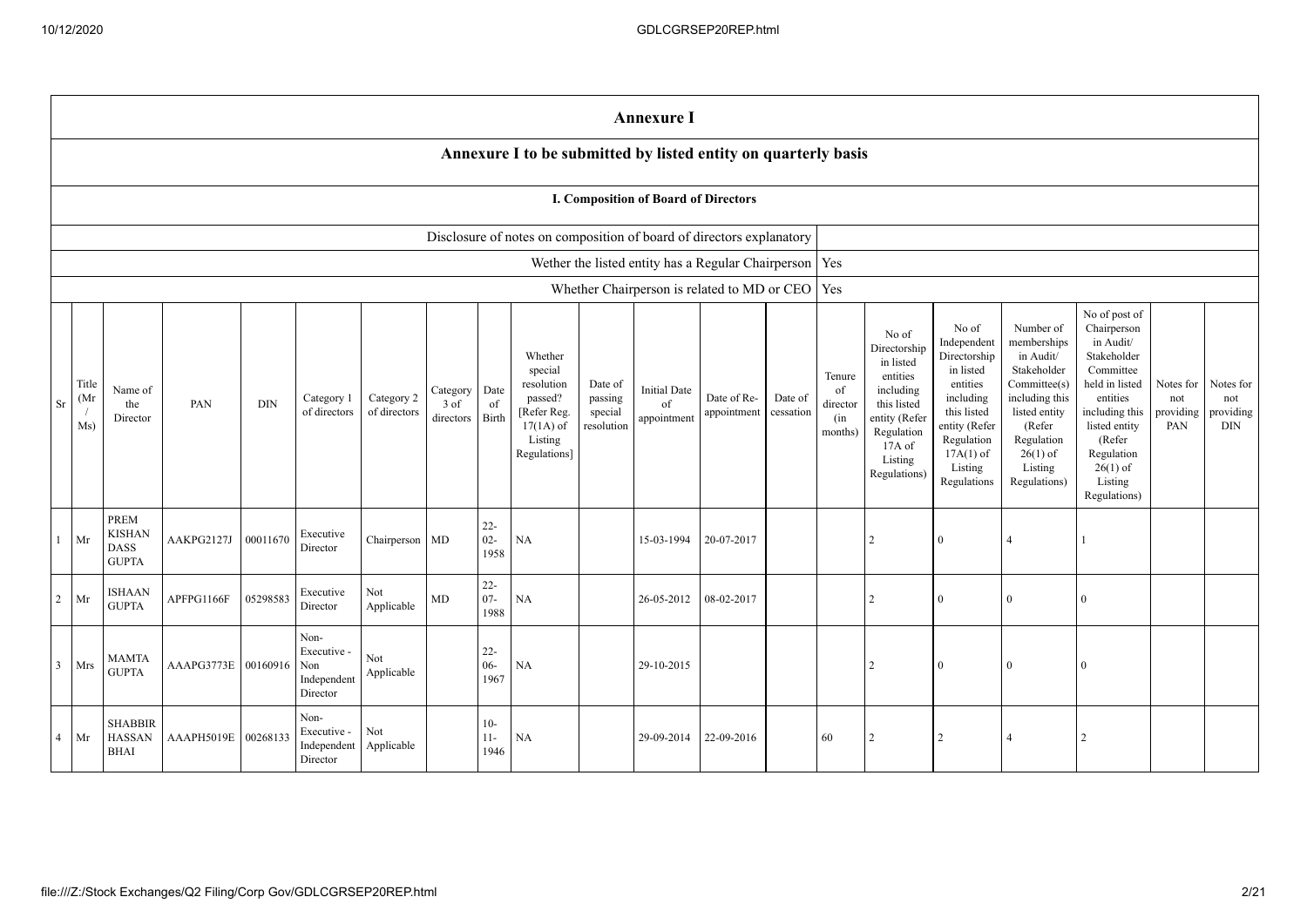**Disclosure of notes on composition of board of directors explanatory**

|                |                      |                                                |                     |            |                                                       |                                             |                     |                          | Wether the listed entity has a Regular Chairperson                                                   |                                             |                                          |                            |                      |                                            |                                                                                                                                                |                                                                                                                                                                      |                                                                                                                                                                          |                                                                                                                                                                                                |
|----------------|----------------------|------------------------------------------------|---------------------|------------|-------------------------------------------------------|---------------------------------------------|---------------------|--------------------------|------------------------------------------------------------------------------------------------------|---------------------------------------------|------------------------------------------|----------------------------|----------------------|--------------------------------------------|------------------------------------------------------------------------------------------------------------------------------------------------|----------------------------------------------------------------------------------------------------------------------------------------------------------------------|--------------------------------------------------------------------------------------------------------------------------------------------------------------------------|------------------------------------------------------------------------------------------------------------------------------------------------------------------------------------------------|
| Sr             | Title<br>(Mr)<br>Ms) | Name of<br>the Director                        | PAN                 | <b>DIN</b> | Category 1<br>of directors                            | Category 2 Category Date<br>of<br>directors | $3$ of<br>directors | of<br>Birth              | Whether<br>special<br>resolution<br>passed?<br>[Refer Reg.<br>$17(1A)$ of<br>Listing<br>Regulations] | Date of<br>passing<br>special<br>resolution | <b>Initial Date</b><br>of<br>appointment | Date of Re-<br>appointment | Date of<br>cessation | Tenure<br>of<br>director<br>(in<br>months) | No of<br>Directorship<br>in listed<br>entities<br>including<br>this listed<br>entity (Refer<br>Regulation<br>17A of<br>Listing<br>Regulations) | No of<br>Independent<br>Directorship<br>in listed<br>entities<br>including<br>this listed<br>entity<br>(Refer<br>Regulation<br>$17A(1)$ of<br>Listing<br>Regulations | Number of<br>memberships<br>in Audit/<br>Stakeholder<br>Committee(s)<br>including this<br>listed entity<br>(Refer<br>Regulation<br>$26(1)$ of<br>Listing<br>Regulations) | No of pos<br>of<br>Chairperso<br>in Audit/<br>Stakehold<br>Committe<br>held in list<br>entities<br>including<br>this listed<br>entity (Ref<br>Regulatio<br>$26(1)$ of<br>Listing<br>Regulation |
| 5 <sup>5</sup> | Mr                   | <b>BHASKAR</b><br><b>AVULA</b><br><b>REDDY</b> | AAMPR9542A          | 06554896   | Non-<br>Executive -<br>Independent<br>Director        | Not<br>Applicable                           |                     | $12 -$<br>$02 -$<br>1953 | NA                                                                                                   |                                             | 01-05-2014                               | 01-05-2016                 |                      | 60                                         |                                                                                                                                                | $\overline{c}$                                                                                                                                                       | $\overline{4}$                                                                                                                                                           |                                                                                                                                                                                                |
| 6              | Mr                   | <b>ARUN</b><br><b>KUMAR</b><br><b>GUPTA</b>    | AAAPG4063H 06571270 |            | Non-<br>Executive -<br>Independent<br>Director        | Not<br>Applicable                           |                     | $24 -$<br>$03 -$<br>1961 | NA                                                                                                   |                                             | 27-04-2016                               | 27-04-2016                 |                      | 60                                         | $\overline{2}$                                                                                                                                 | $\overline{c}$                                                                                                                                                       | $\overline{4}$                                                                                                                                                           |                                                                                                                                                                                                |
| $\overline{7}$ | Mrs                  | <b>SHUKLA</b><br>WASSAN                        | AAHPW8633J          | 02770898   | Non-<br>Executive -<br>Independent<br>Director        | Not<br>Applicable                           |                     | $18-$<br>$12 -$<br>1959  | NA                                                                                                   |                                             | 12-03-2020                               | 12-03-2020                 |                      | 24                                         | 3                                                                                                                                              | 3                                                                                                                                                                    | $\Omega$                                                                                                                                                                 | $\Omega$                                                                                                                                                                                       |
| 8              | Mr                   | <b>SAMVID</b><br><b>GUPTA</b>                  | AXOPG2763K          | 05320765   | Non-<br>Executive -<br>Non<br>Independent<br>Director | Not<br>Applicable                           |                     | $30 -$<br>$09-$<br>1992  | NA                                                                                                   |                                             | 12-03-2020                               |                            |                      |                                            |                                                                                                                                                | $\mathbf{0}$                                                                                                                                                         |                                                                                                                                                                          |                                                                                                                                                                                                |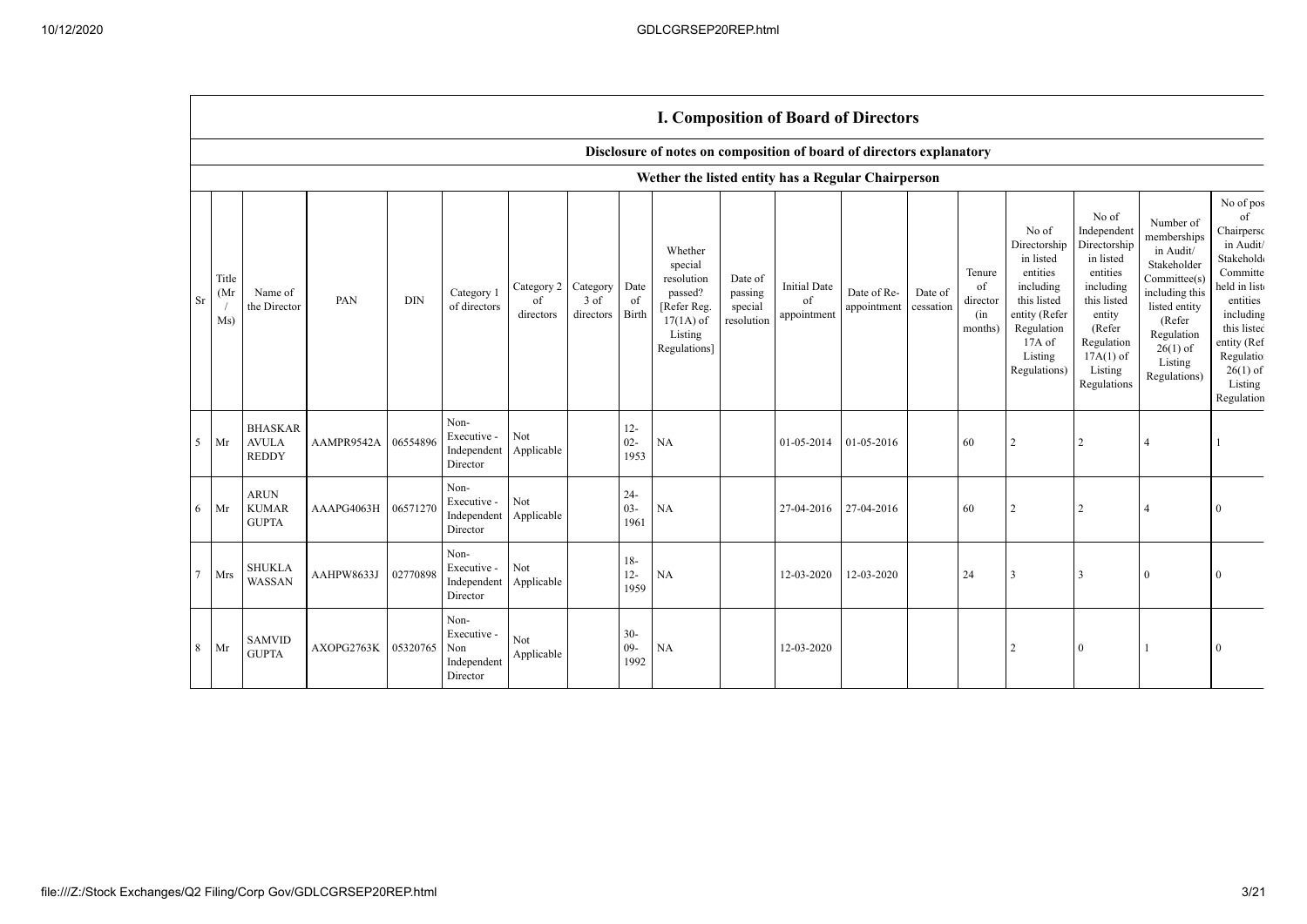|                | <b>Audit Committee Details</b> |                                      |                                         |             |                  |  |  |  |  |  |  |
|----------------|--------------------------------|--------------------------------------|-----------------------------------------|-------------|------------------|--|--|--|--|--|--|
|                |                                |                                      |                                         |             |                  |  |  |  |  |  |  |
| <b>Sr</b>      | <b>DIN</b><br>Number           | Date of<br>Cessation                 | Remarks                                 |             |                  |  |  |  |  |  |  |
|                | 00268133                       | <b>SHABBIR HASSAN</b><br><b>BHAI</b> | Non-Executive - Independent<br>Director | Chairperson | $10-11-2016$     |  |  |  |  |  |  |
| $\overline{2}$ | 00011670                       | PREM KISHAN DASS<br><b>GUPTA</b>     | <b>Executive Director</b>               | Member      | 10-11-2016       |  |  |  |  |  |  |
| 3              | 06554896                       | $10-11-2016$                         |                                         |             |                  |  |  |  |  |  |  |
| 4              | 06571270                       | <b>ARUN KUMAR</b><br><b>GUPTA</b>    | Non-Executive - Independent<br>Director | Member      | $10 - 11 - 2016$ |  |  |  |  |  |  |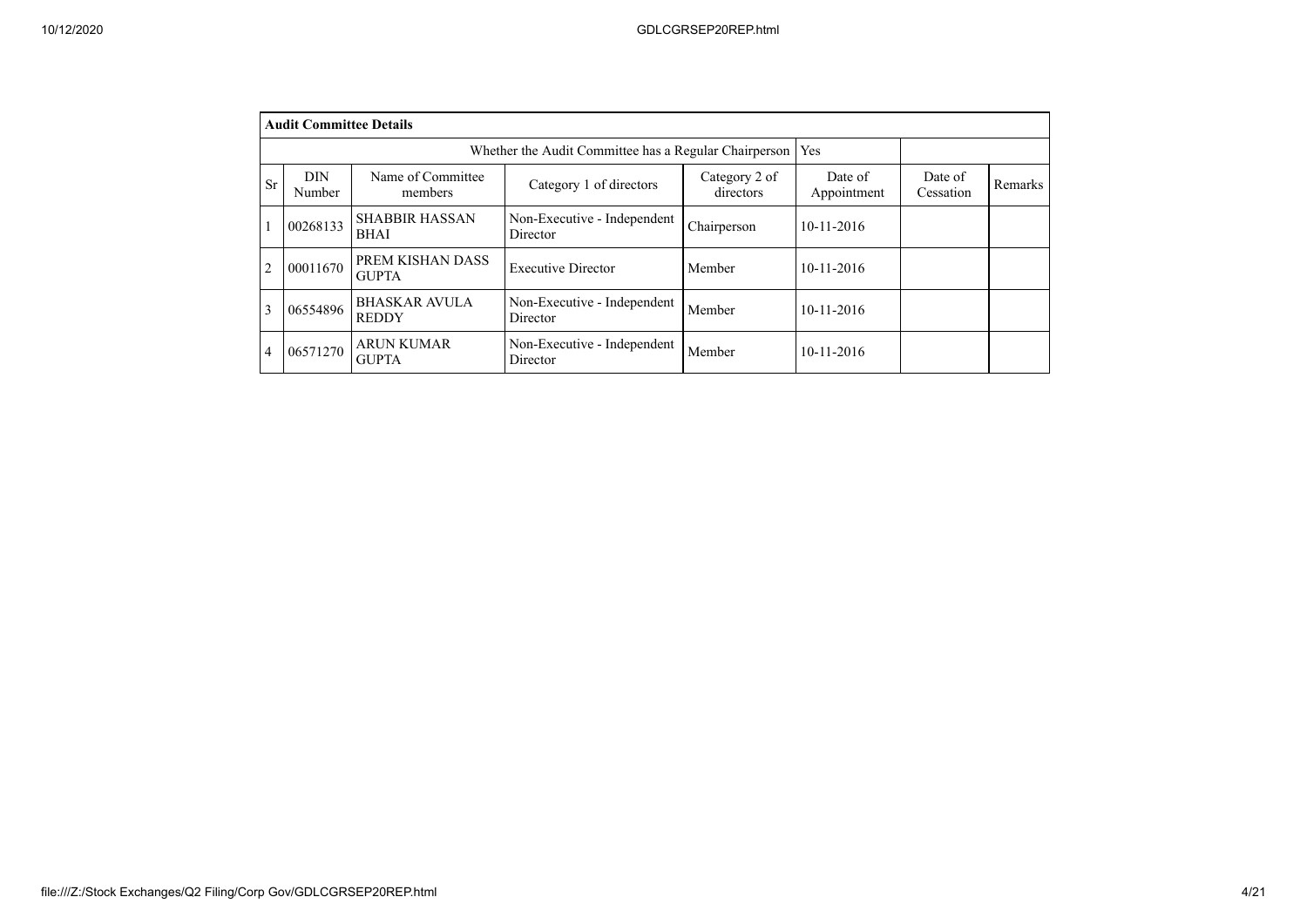|                | <b>Nomination and remuneration committee</b>                                       |                                      |                                         |             |              |  |  |  |  |  |  |
|----------------|------------------------------------------------------------------------------------|--------------------------------------|-----------------------------------------|-------------|--------------|--|--|--|--|--|--|
|                | Whether the Nomination and remuneration committee has a Regular Chairperson<br>Yes |                                      |                                         |             |              |  |  |  |  |  |  |
| Sr             | <b>DIN</b><br>Number                                                               | Date of<br>Cessation                 | Remarks                                 |             |              |  |  |  |  |  |  |
|                | 06554896                                                                           | <b>BHASKAR AVULA</b><br><b>REDDY</b> | Non-Executive - Independent<br>Director | Chairperson | 10-11-2016   |  |  |  |  |  |  |
| $\overline{2}$ | 00011670                                                                           | PREM KISHAN DASS<br><b>GUPTA</b>     | <b>Executive Director</b>               | Member      | $10-11-2016$ |  |  |  |  |  |  |
| 3              | 00268133                                                                           | $10 - 11 - 2016$                     |                                         |             |              |  |  |  |  |  |  |
| 4              | 06571270                                                                           | <b>ARUN KUMAR</b><br><b>GUPTA</b>    | Non-Executive - Independent<br>Director | Member      | $10-11-2016$ |  |  |  |  |  |  |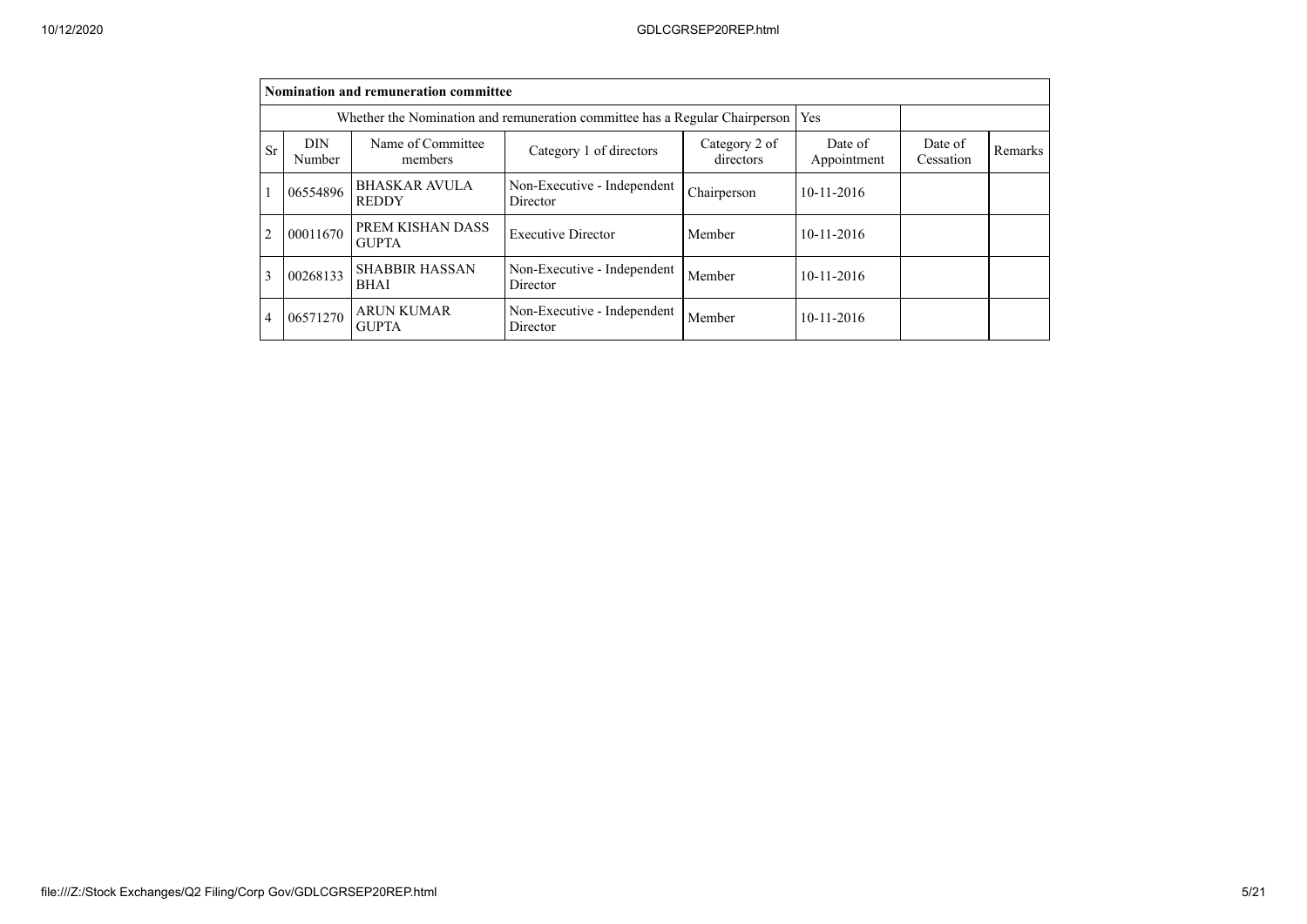|                | <b>Stakeholders Relationship Committee</b>                                                                                |                                      |                                         |             |            |  |  |  |  |  |  |
|----------------|---------------------------------------------------------------------------------------------------------------------------|--------------------------------------|-----------------------------------------|-------------|------------|--|--|--|--|--|--|
|                | Whether the Stakeholders Relationship Committee has a Regular Chairperson<br>Yes                                          |                                      |                                         |             |            |  |  |  |  |  |  |
| Sr             | <b>DIN</b><br>Number                                                                                                      | Date of<br>Cessation                 | Remarks                                 |             |            |  |  |  |  |  |  |
|                | 06554896                                                                                                                  | <b>BHASKAR AVULA</b><br><b>REDDY</b> | Non-Executive - Independent<br>Director | Chairperson | 10-11-2016 |  |  |  |  |  |  |
| $\overline{2}$ | 00011670                                                                                                                  | PREM KISHAN DASS<br><b>GUPTA</b>     | <b>Executive Director</b>               | Member      | 10-11-2016 |  |  |  |  |  |  |
| 3              | <b>SHABBIR HASSAN</b><br>Non-Executive - Independent<br>00268133<br>Member<br>$10 - 11 - 2016$<br>Director<br><b>BHAI</b> |                                      |                                         |             |            |  |  |  |  |  |  |
| $\overline{4}$ | 06571270                                                                                                                  | <b>ARUN KUMAR</b><br><b>GUPTA</b>    | Non-Executive - Independent<br>Director | Member      | 10-11-2016 |  |  |  |  |  |  |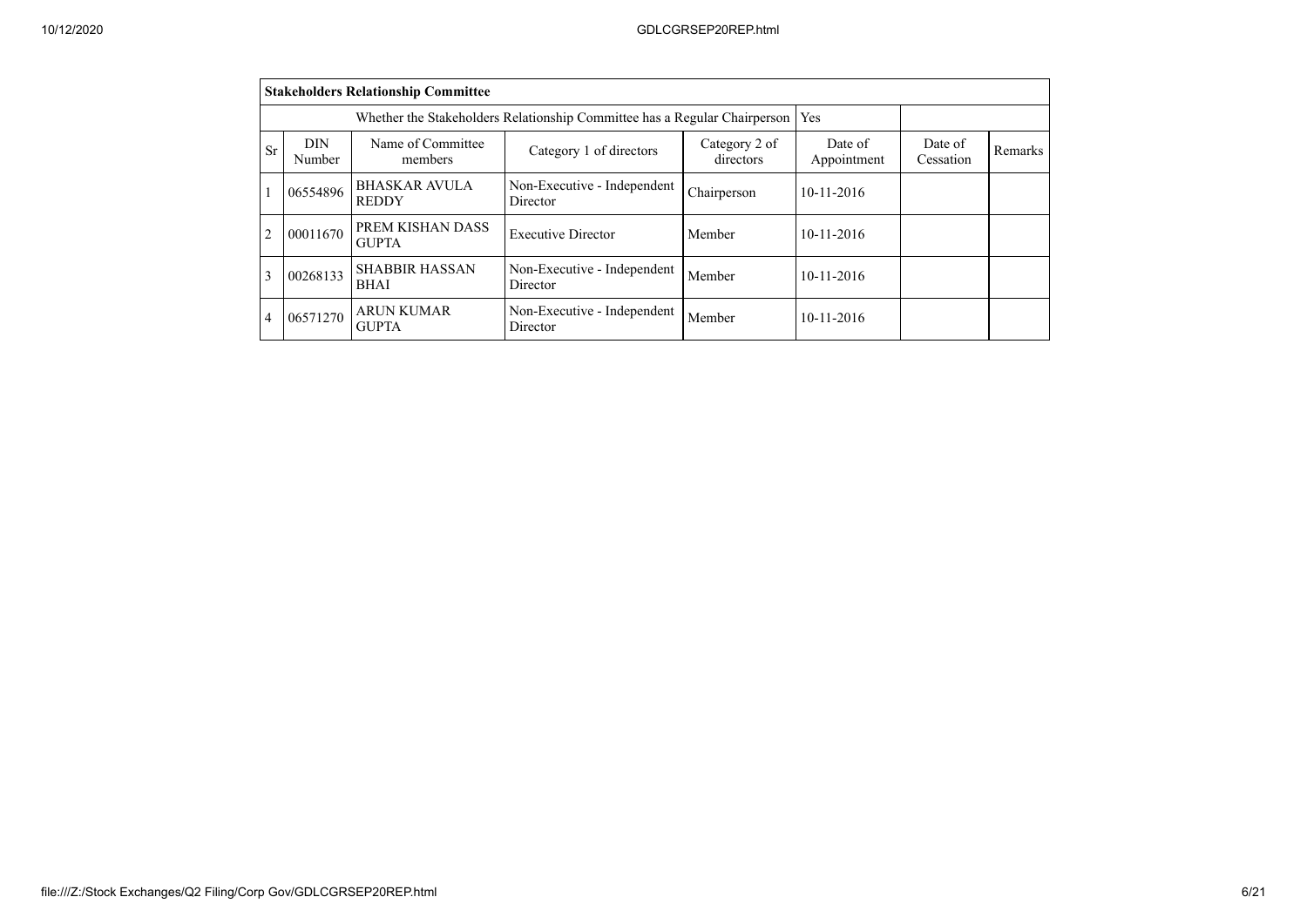|               | <b>Risk Management Committee</b> |                                                                 |                            |                            |                        |                      |         |  |  |  |  |
|---------------|----------------------------------|-----------------------------------------------------------------|----------------------------|----------------------------|------------------------|----------------------|---------|--|--|--|--|
|               |                                  | Whether the Risk Management Committee has a Regular Chairperson |                            |                            |                        |                      |         |  |  |  |  |
| <sub>Sr</sub> | DIN<br>Number                    | Name of Committee<br>members                                    | Category 1 of<br>directors | Category 2 of<br>directors | Date of<br>Appointment | Date of<br>Cessation | Remarks |  |  |  |  |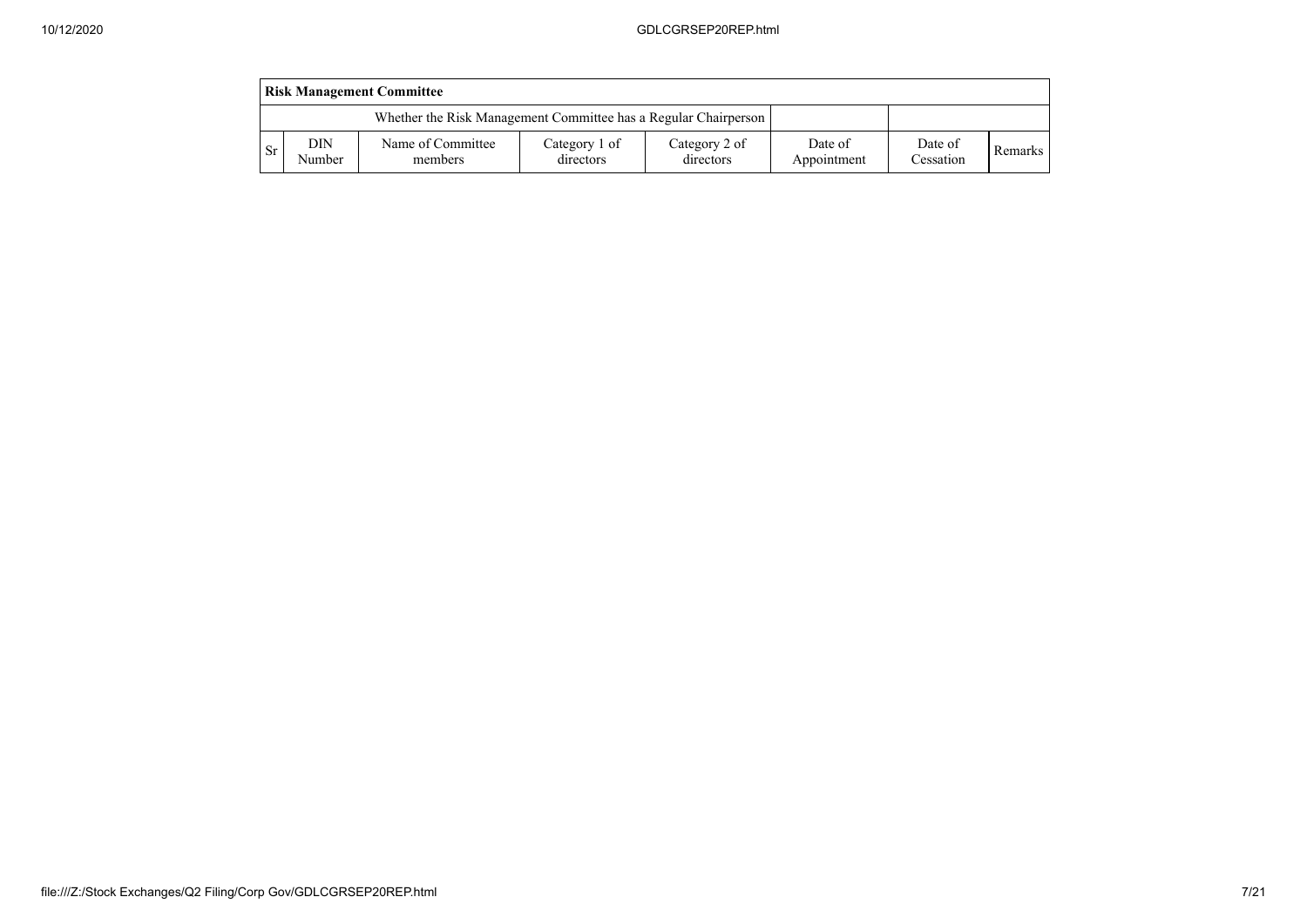|                                                                                                                                                                                  | <b>Corporate Social Responsibility Committee</b>                                              |                                      |                                             |             |              |  |  |  |  |  |  |  |
|----------------------------------------------------------------------------------------------------------------------------------------------------------------------------------|-----------------------------------------------------------------------------------------------|--------------------------------------|---------------------------------------------|-------------|--------------|--|--|--|--|--|--|--|
|                                                                                                                                                                                  | Whether the Corporate Social Responsibility Committee has a Regular Chairperson<br><b>Yes</b> |                                      |                                             |             |              |  |  |  |  |  |  |  |
| Name of Committee<br><b>DIN</b><br>Category 2 of<br>Date of<br>Date of<br>Sr<br>Category 1 of directors<br>Remarks<br>directors<br>Appointment<br>Cessation<br>Number<br>members |                                                                                               |                                      |                                             |             |              |  |  |  |  |  |  |  |
|                                                                                                                                                                                  |                                                                                               | 00160916   MAMTA GUPTA               | Non-Executive - Non<br>Independent Director | Chairperson | $10-11-2016$ |  |  |  |  |  |  |  |
| $\overline{2}$                                                                                                                                                                   | 00011670                                                                                      | PREM KISHAN DASS<br><b>GUPTA</b>     | <b>Executive Director</b>                   | Member      | $10-11-2016$ |  |  |  |  |  |  |  |
| 3                                                                                                                                                                                | 06554896                                                                                      | <b>BHASKAR AVULA</b><br><b>REDDY</b> | Non-Executive - Independent<br>Director     | Member      | $10-11-2016$ |  |  |  |  |  |  |  |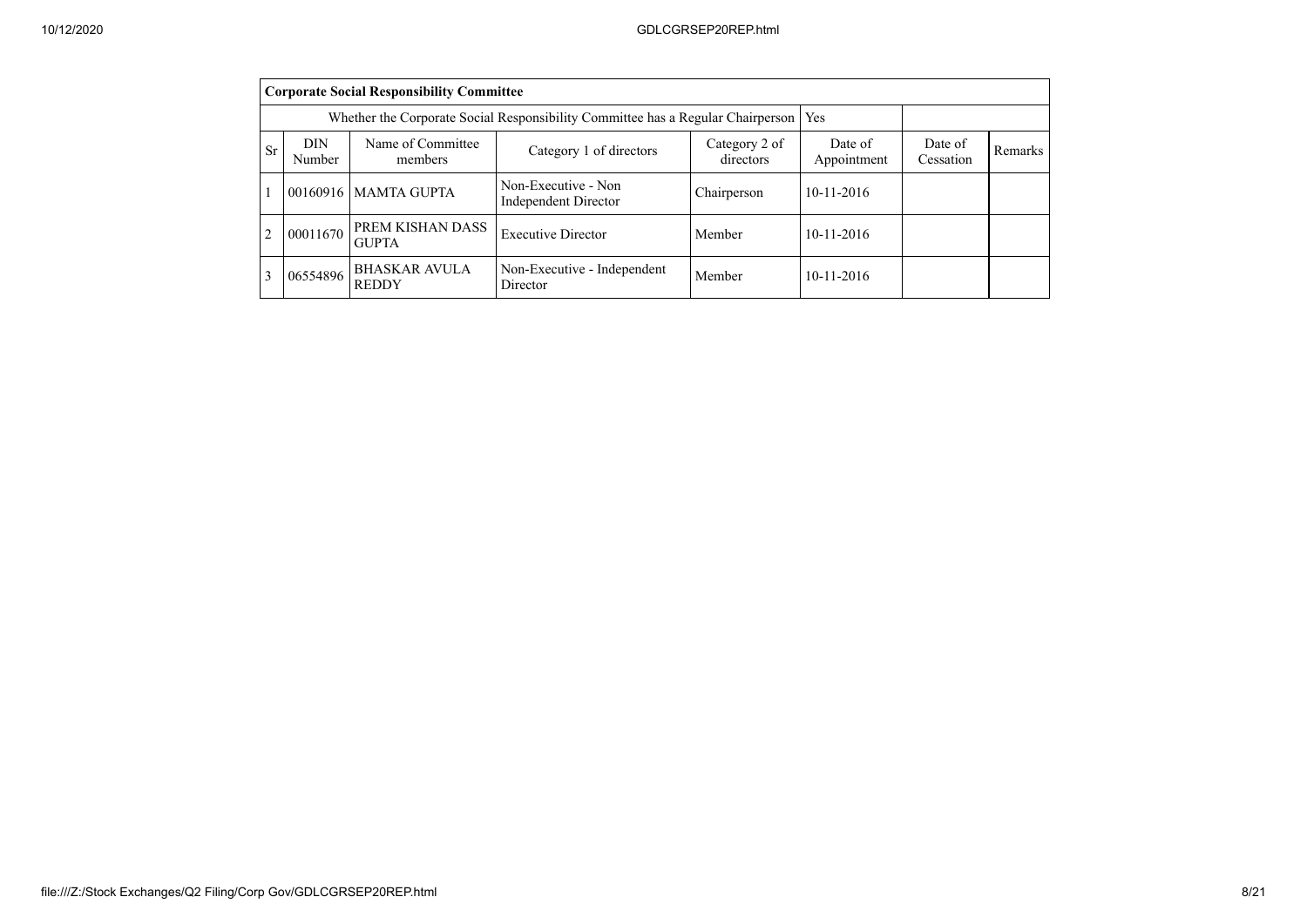| <b>Other Committee</b> |                                                                                                                                     |  |  |
|------------------------|-------------------------------------------------------------------------------------------------------------------------------------|--|--|
|                        | Sr   DIN Number   Name of Committee members   Name of other committee   Category 1 of directors   Category 2 of directors   Remarks |  |  |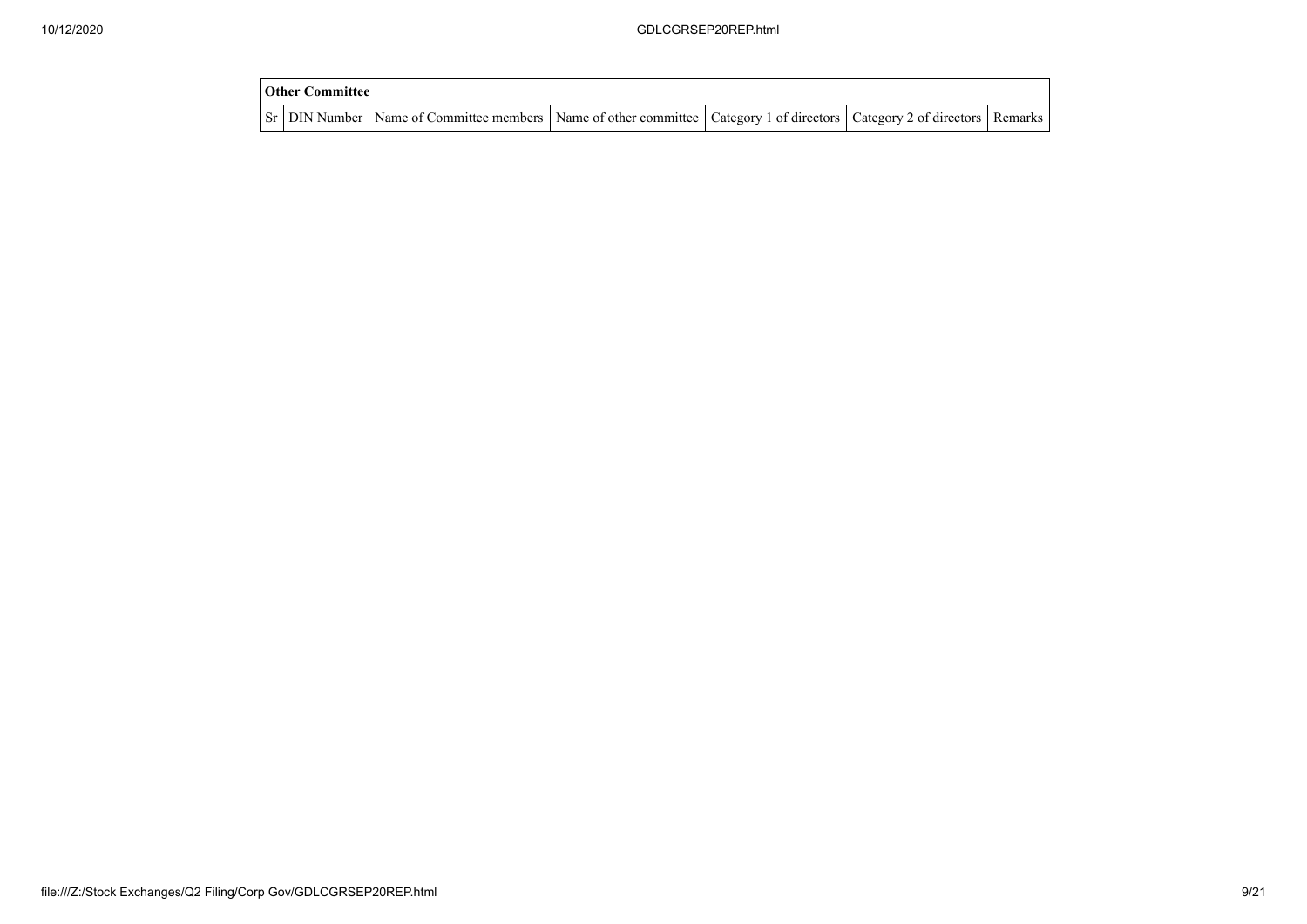|                | <b>Annexure 1</b>                                                   |                                                               |                                                                   |                                       |                                                     |                                    |                                                           |  |  |  |  |  |
|----------------|---------------------------------------------------------------------|---------------------------------------------------------------|-------------------------------------------------------------------|---------------------------------------|-----------------------------------------------------|------------------------------------|-----------------------------------------------------------|--|--|--|--|--|
|                | <b>Annexure 1</b>                                                   |                                                               |                                                                   |                                       |                                                     |                                    |                                                           |  |  |  |  |  |
|                | <b>III. Meeting of Board of Directors</b>                           |                                                               |                                                                   |                                       |                                                     |                                    |                                                           |  |  |  |  |  |
|                | Disclosure of notes on meeting of board of<br>directors explanatory |                                                               |                                                                   |                                       |                                                     |                                    |                                                           |  |  |  |  |  |
| <b>Sr</b>      | Date(s) of meeting<br>(if any) in the<br>previous quarter           | $Date(s)$ of<br>meeting (if any)<br>in the current<br>quarter | Maximum gap between<br>any two consecutive (in<br>number of days) | Notes for<br>not<br>providing<br>Date | Whether<br>requirement of<br>Quorum met<br>(Yes/No) | Number of<br>Directors<br>present* | No. of Independent<br>Directors attending<br>the meeting* |  |  |  |  |  |
|                | 18-04-2020                                                          |                                                               |                                                                   |                                       | Yes                                                 |                                    |                                                           |  |  |  |  |  |
| $\overline{2}$ | 05-06-2020                                                          |                                                               | 47                                                                |                                       | Yes                                                 | 8                                  | 4                                                         |  |  |  |  |  |
| 3              | 10-06-2020                                                          |                                                               | 4                                                                 |                                       | Yes                                                 | 8                                  | 4                                                         |  |  |  |  |  |
| 4              |                                                                     | 20-07-2020                                                    | 39                                                                |                                       | Yes                                                 | 8                                  | 4                                                         |  |  |  |  |  |
| 5              |                                                                     | 30-07-2020                                                    | 9                                                                 |                                       | Yes                                                 | 8                                  | 4                                                         |  |  |  |  |  |
| 6              |                                                                     | 03-09-2020                                                    | 34                                                                |                                       | Yes                                                 | 8                                  | 4                                                         |  |  |  |  |  |
| $\overline{7}$ |                                                                     | 08-09-2020                                                    | 4                                                                 |                                       | Yes                                                 | 8                                  | 4                                                         |  |  |  |  |  |
| 8              |                                                                     | 28-09-2020                                                    | 19                                                                |                                       | Yes                                                 | 8                                  | 4                                                         |  |  |  |  |  |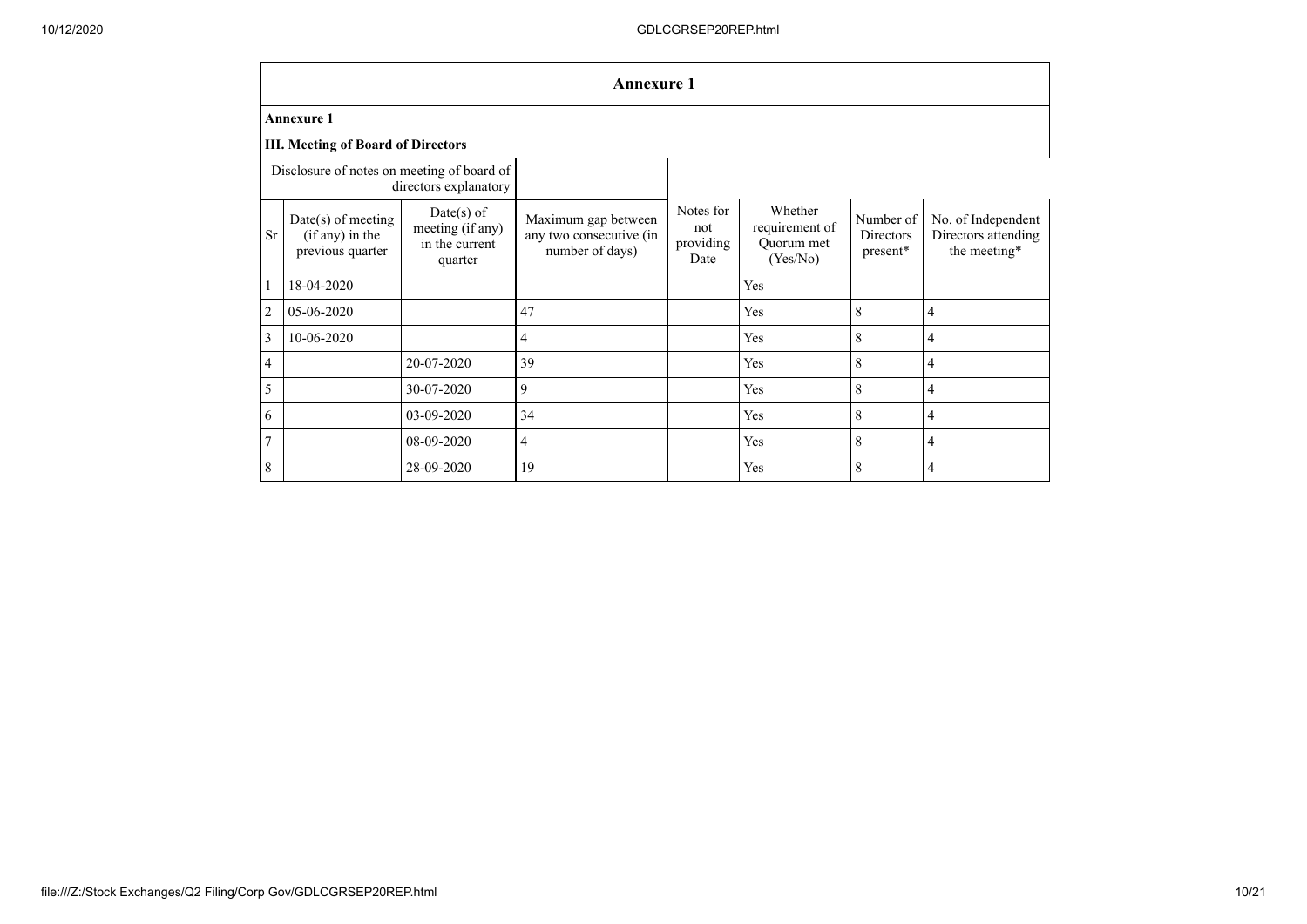|                | <b>Annexure 1</b>                         |                                                                                                          |                                                                      |                               |                                       |                                                        |                                              |                                                                        |
|----------------|-------------------------------------------|----------------------------------------------------------------------------------------------------------|----------------------------------------------------------------------|-------------------------------|---------------------------------------|--------------------------------------------------------|----------------------------------------------|------------------------------------------------------------------------|
|                | <b>IV. Meeting of Committees</b>          |                                                                                                          |                                                                      |                               |                                       |                                                        |                                              |                                                                        |
|                |                                           |                                                                                                          | Disclosure of notes on meeting of committees explanatory             |                               |                                       |                                                        |                                              |                                                                        |
| Sr             | Name of<br>Committee                      | Date(s) of meeting (Enter<br>dates of Previous quarter and<br>Current quarter in<br>chronological order) | Maximum gap<br>between any two<br>consecutive (in<br>number of days) | Name of<br>other<br>committee | Reson for<br>not<br>providing<br>date | Whether<br>requirement<br>of Quorum<br>met<br>(Yes/No) | Number<br>of<br><b>Directors</b><br>present* | No. of<br>Independent<br><b>Directors</b><br>attending the<br>meeting* |
|                | Audit<br>Committee                        | 18-04-2020                                                                                               |                                                                      |                               |                                       | Yes                                                    | 4                                            | 3                                                                      |
| $\overline{2}$ | Audit<br>Committee                        | 05-06-2020                                                                                               | 47                                                                   |                               |                                       | Yes                                                    | 4                                            | 3                                                                      |
| 3              | Audit<br>Committee                        | 30-07-2020                                                                                               | 54                                                                   |                               |                                       | Yes                                                    | 4                                            | 3                                                                      |
| $\overline{4}$ | Audit<br>Committee                        | $03-09-2020$                                                                                             | 34                                                                   |                               |                                       | Yes                                                    | 4                                            | 3                                                                      |
| 5              | Audit<br>Committee                        | 28-09-2020                                                                                               | 24                                                                   |                               |                                       | Yes                                                    | 4                                            | 3                                                                      |
| 6              | Stakeholders<br>Relationship<br>Committee | 05-06-2020                                                                                               |                                                                      |                               |                                       | Yes                                                    | 4                                            | 3                                                                      |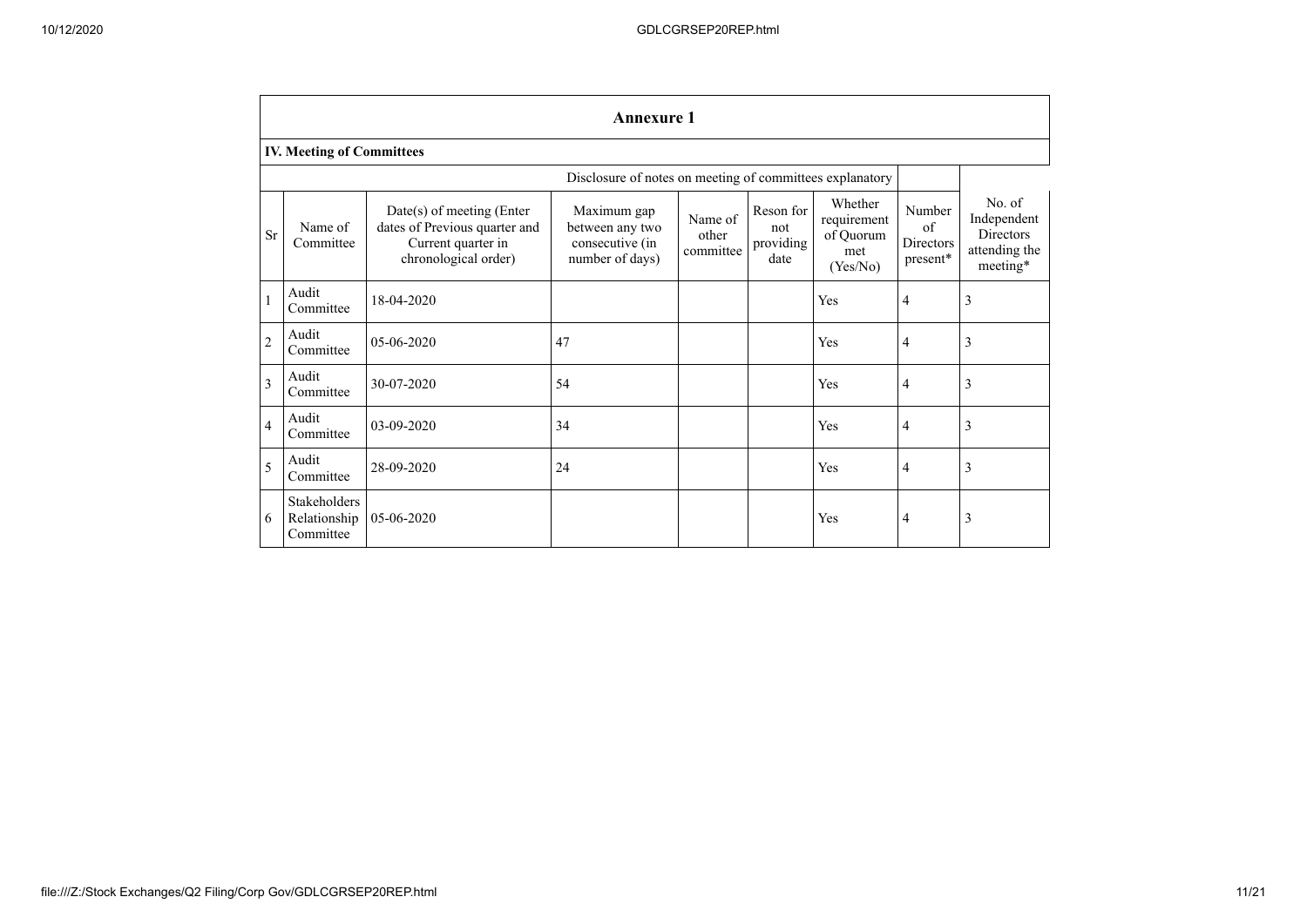|                | <b>Annexure 1</b>                              |                                                                                                          |                                                                      |                               |                                       |                                                        |                                                           |                                                                 |
|----------------|------------------------------------------------|----------------------------------------------------------------------------------------------------------|----------------------------------------------------------------------|-------------------------------|---------------------------------------|--------------------------------------------------------|-----------------------------------------------------------|-----------------------------------------------------------------|
|                | <b>IV. Meeting of Committees</b>               |                                                                                                          |                                                                      |                               |                                       |                                                        |                                                           |                                                                 |
| Sr             | Name of<br>Committee                           | Date(s) of meeting (Enter<br>dates of Previous quarter and<br>Current quarter in<br>chronological order) | Maximum gap<br>between any two<br>consecutive (in<br>number of days) | Name of<br>other<br>committee | Reson for<br>not<br>providing<br>date | Whether<br>requirement<br>of Quorum<br>met<br>(Yes/No) | Number<br>$\sigma$ f<br>Directors<br>$\mathtt{present}^*$ | No. of<br>Independent<br>Directors<br>attending the<br>meeting* |
| $\overline{7}$ | Stakeholders<br>Relationship<br>Committee      | 30-07-2020                                                                                               |                                                                      |                               |                                       | Yes                                                    | 4                                                         | 3                                                               |
| 8              | Nomination<br>and<br>remuneration<br>committee | 18-04-2020                                                                                               |                                                                      |                               |                                       | Yes                                                    | 4                                                         | 3                                                               |
| 9              | Nomination<br>and<br>remuneration<br>committee | 03-09-2020                                                                                               |                                                                      |                               |                                       | Yes                                                    | 4                                                         | 3                                                               |
| 10             | Nomination<br>and<br>remuneration<br>committee | 28-09-2020                                                                                               |                                                                      |                               |                                       | Yes                                                    | 4                                                         | 3                                                               |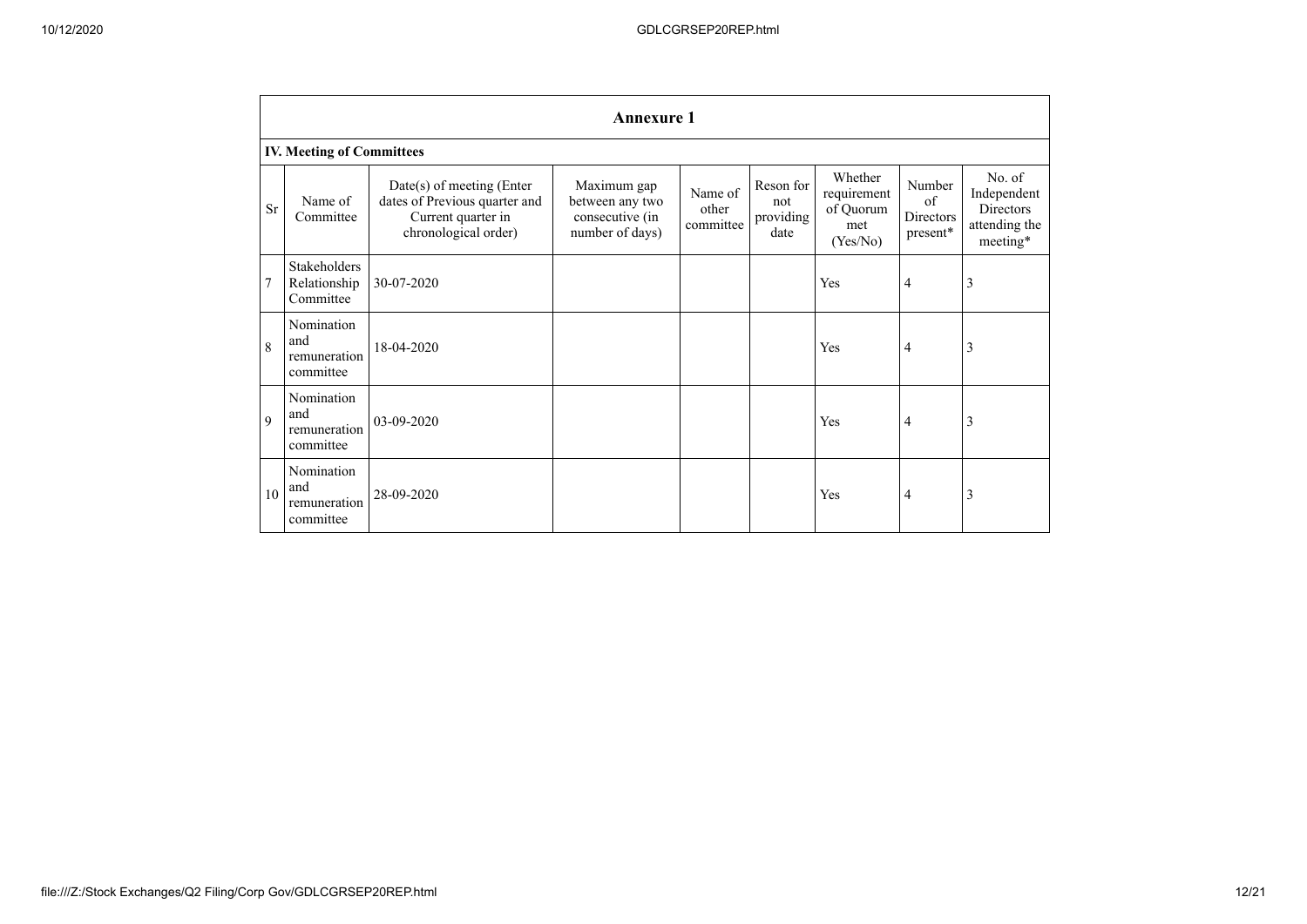|                                                             | Annexure 1                                                                                                              |                                  |                                                                    |  |  |
|-------------------------------------------------------------|-------------------------------------------------------------------------------------------------------------------------|----------------------------------|--------------------------------------------------------------------|--|--|
|                                                             | <b>V. Related Party Transactions</b>                                                                                    |                                  |                                                                    |  |  |
| Sr                                                          | Subject                                                                                                                 | Compliance status<br>(Yes/No/NA) | If status is "No" details of non-<br>compliance may be given here. |  |  |
|                                                             | Whether prior approval of audit committee obtained                                                                      | Yes                              |                                                                    |  |  |
| 2<br>Whether shareholder approval obtained for material RPT |                                                                                                                         | NA                               |                                                                    |  |  |
| 3                                                           | Whether details of RPT entered into pursuant to omnibus approval<br><b>Yes</b><br>have been reviewed by Audit Committee |                                  |                                                                    |  |  |
|                                                             | Disclosure of notes on related party transactions<br>Textual Information(1)                                             |                                  |                                                                    |  |  |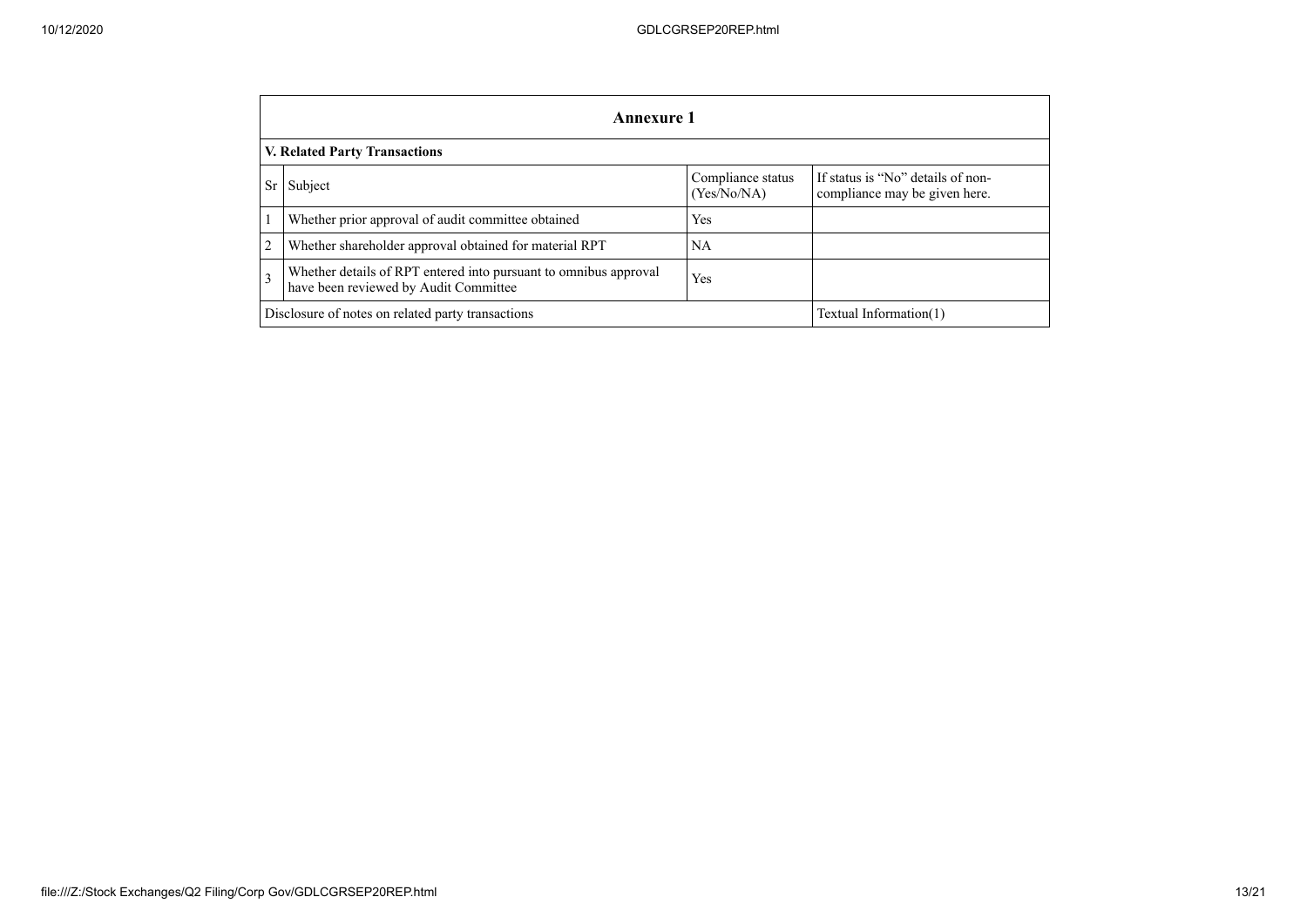|                        | <b>Text Block</b>                                                                                                                                                                |
|------------------------|----------------------------------------------------------------------------------------------------------------------------------------------------------------------------------|
| Textual Information(1) | For FY 2020-21, as approved by the Audit Committee and the Board of Directors, the value of related<br>party transactions for the period till 30 September 2020 is Rs 10.78 crs. |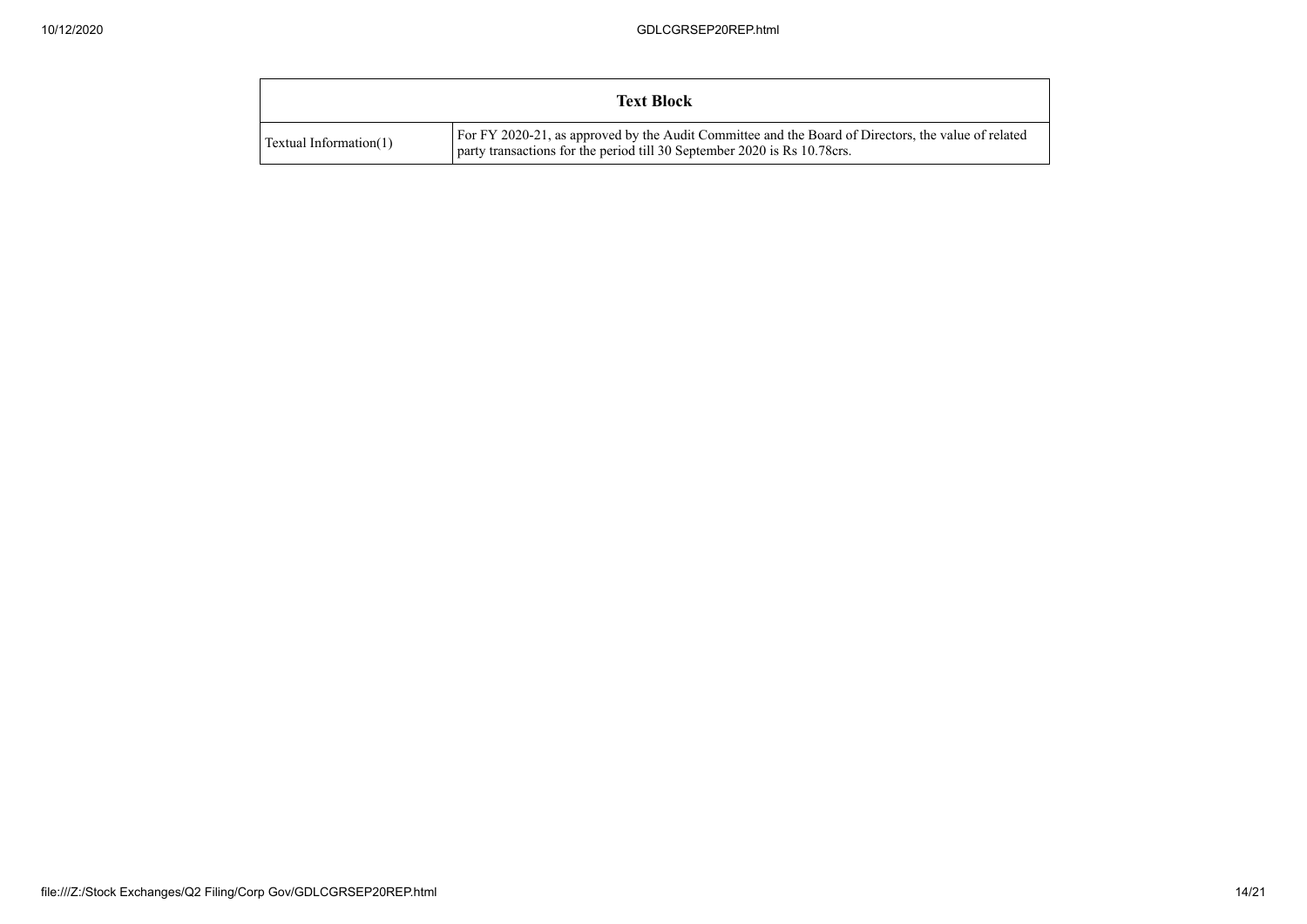|                         | <b>Annexure 1</b>                                                                                                                                                                                               |                               |  |  |  |  |
|-------------------------|-----------------------------------------------------------------------------------------------------------------------------------------------------------------------------------------------------------------|-------------------------------|--|--|--|--|
|                         | <b>VI. Affirmations</b>                                                                                                                                                                                         |                               |  |  |  |  |
|                         | Sr Subject                                                                                                                                                                                                      | Compliance<br>status (Yes/No) |  |  |  |  |
|                         | The composition of Board of Directors is in terms of SEBI (Listing obligations and disclosure requirements)<br>Regulations, 2015                                                                                | Yes                           |  |  |  |  |
| $\overline{c}$          | The composition of the following committees is in terms of SEBI(Listing obligations and disclosure requirements)<br>Regulations, 2015 a. Audit Committee                                                        | Yes                           |  |  |  |  |
| $\overline{\mathbf{3}}$ | The composition of the following committees is in terms of SEBI(Listing obligations and disclosure requirements)<br>Regulations, 2015. b. Nomination & remuneration committee                                   | <b>Yes</b>                    |  |  |  |  |
| $\overline{4}$          | The composition of the following committees is in terms of SEBI(Listing obligations and disclosure requirements)<br>Regulations, 2015. c. Stakeholders relationship committee                                   | Yes                           |  |  |  |  |
| 5                       | The composition of the following committees is in terms of SEBI(Listing obligations and disclosure requirements)<br>Regulations, 2015. d. Risk management committee (applicable to the top 500 listed entities) | <b>NA</b>                     |  |  |  |  |
| 6                       | The committee members have been made aware of their powers, role and responsibilities as specified in SEBI<br>(Listing obligations and disclosure requirements) Regulations, 2015.                              | <b>Yes</b>                    |  |  |  |  |
| $\overline{7}$          | The meetings of the board of directors and the above committees have been conducted in the manner as specified in<br>SEBI (Listing obligations and disclosure requirements) Regulations, 2015.                  | Yes                           |  |  |  |  |
| 8                       | This report and/or the report submitted in the previous quarter has been placed before Board of Directors.                                                                                                      | Yes                           |  |  |  |  |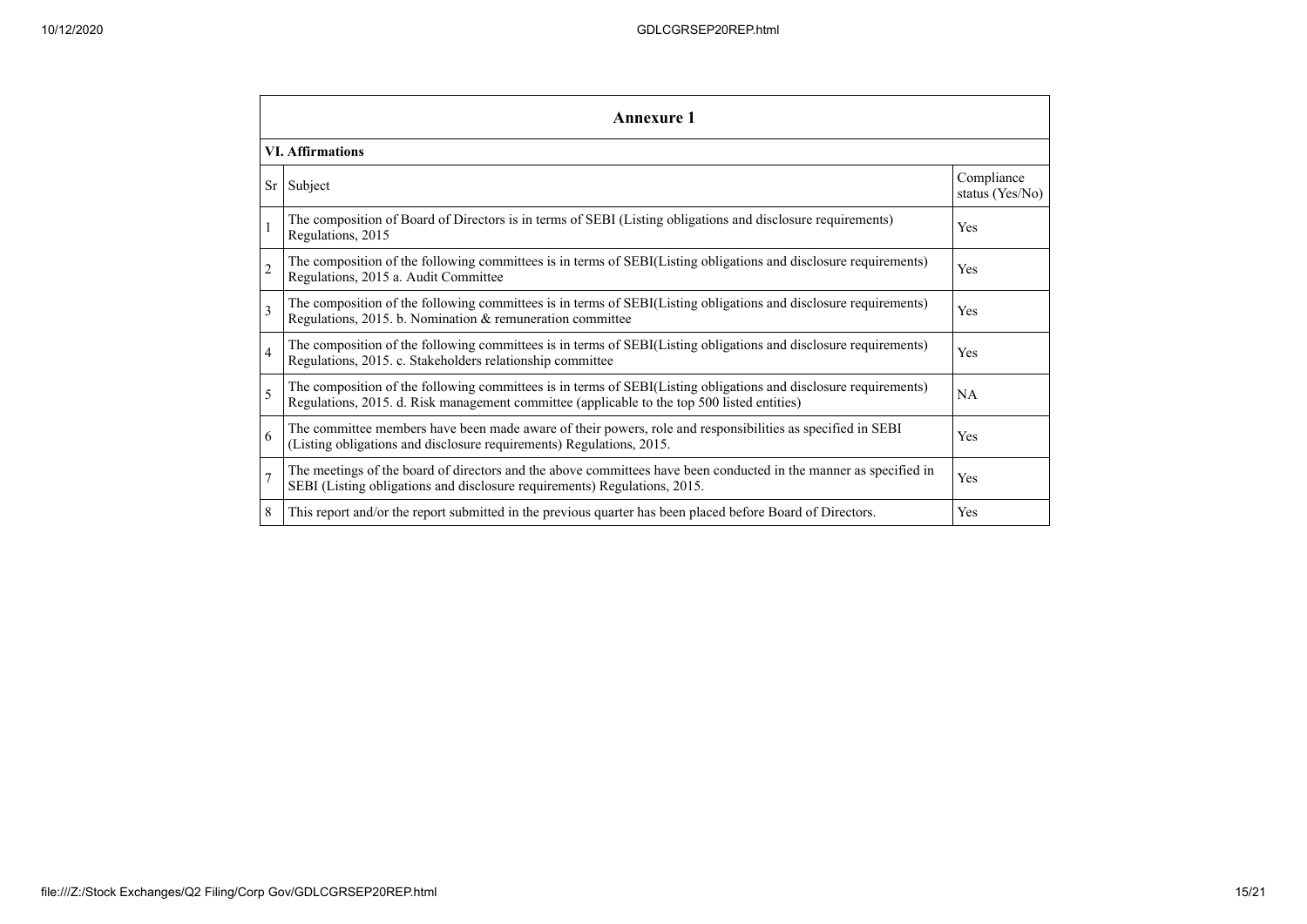| <b>Annexure 1</b> |                   |                                          |  |  |
|-------------------|-------------------|------------------------------------------|--|--|
| <b>Sr</b>         | Subject           | Compliance status                        |  |  |
|                   | Name of signatory | <b>VEENA NAIR</b>                        |  |  |
|                   | Designation       | Company Secretary and Compliance Officer |  |  |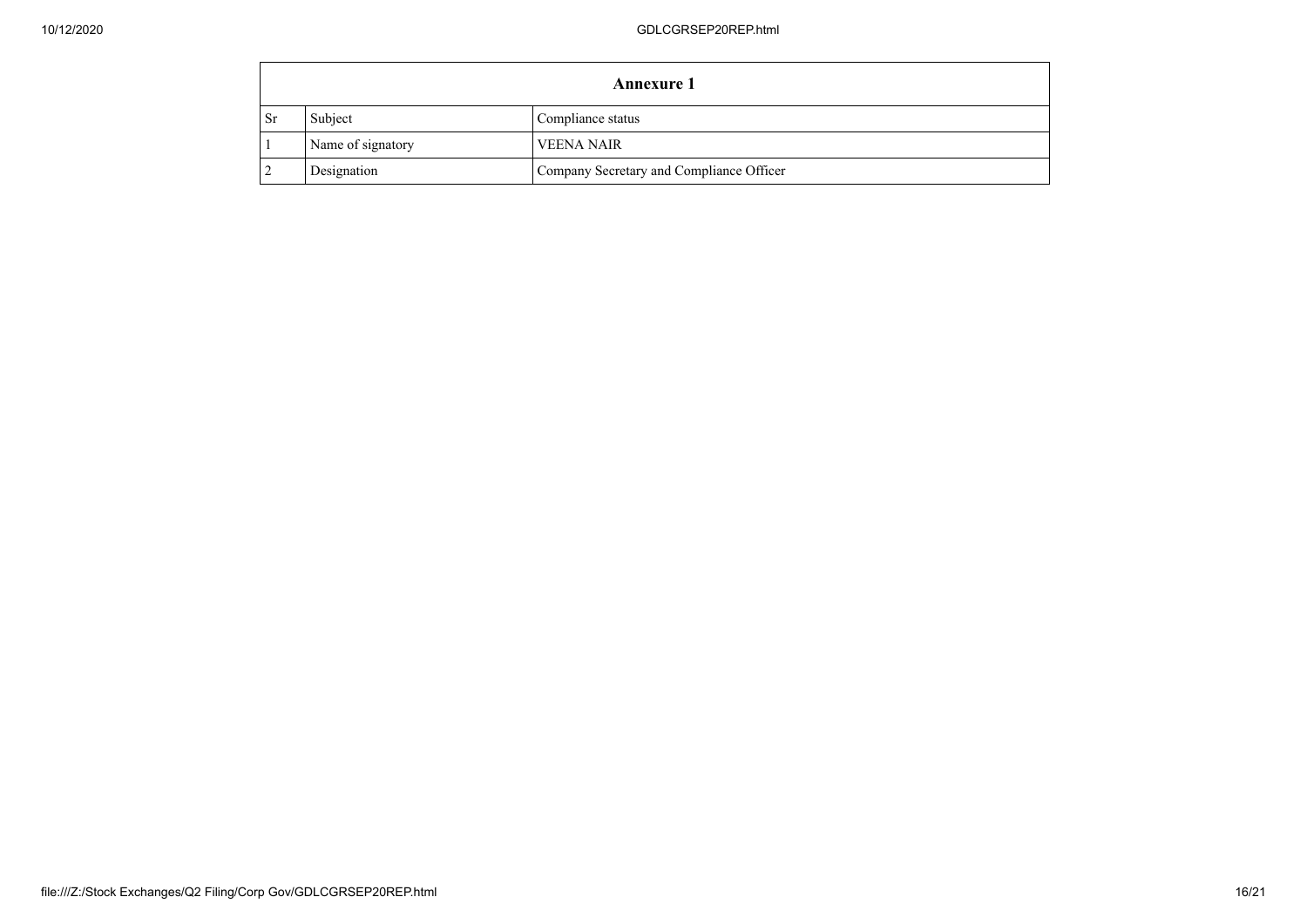**Text Block**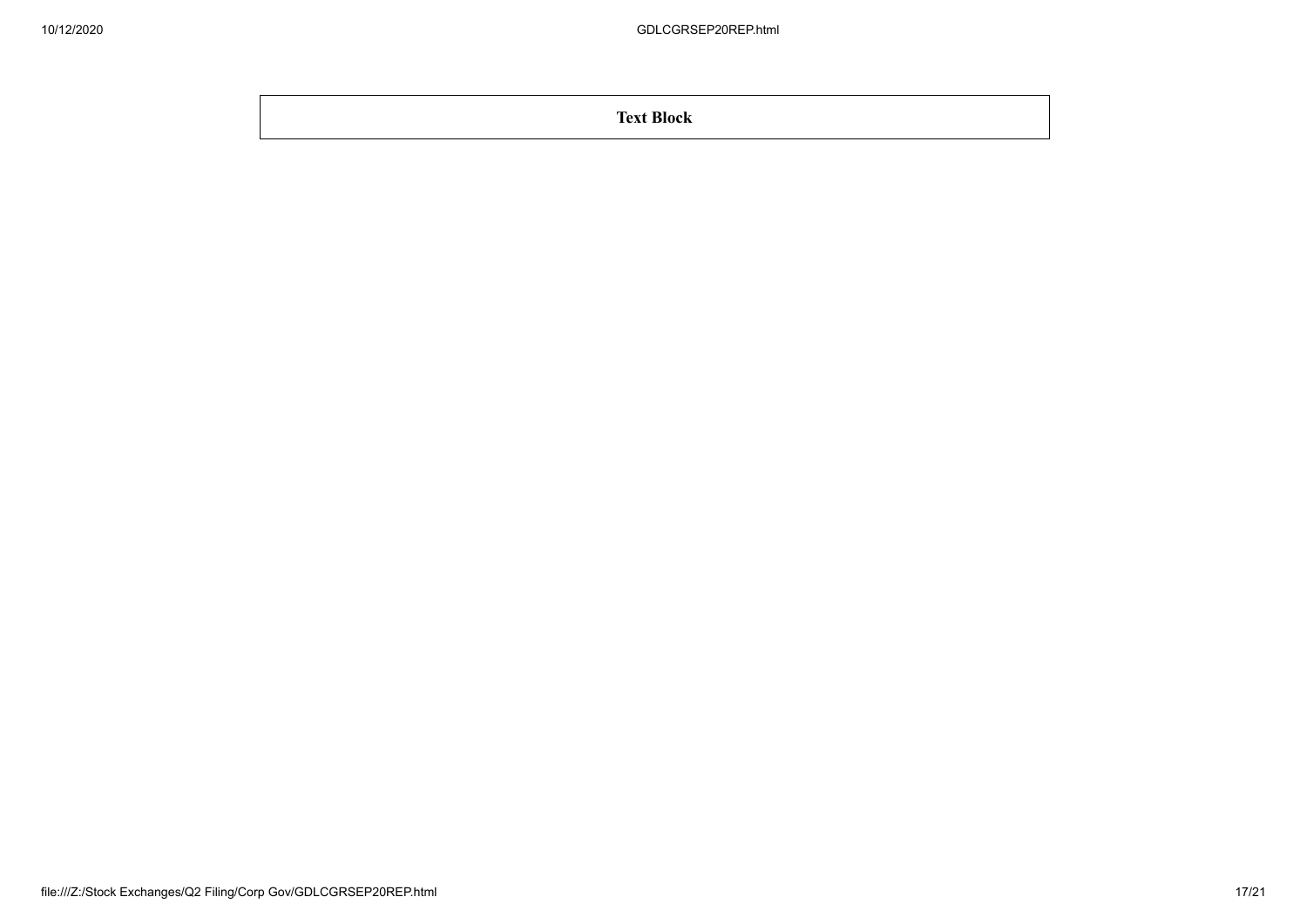|                | <b>Annexure III</b>                                                                                                                                                                  |                                              |                                     |                                                                      |  |  |
|----------------|--------------------------------------------------------------------------------------------------------------------------------------------------------------------------------------|----------------------------------------------|-------------------------------------|----------------------------------------------------------------------|--|--|
|                | <b>III.</b> Affirmations                                                                                                                                                             |                                              |                                     |                                                                      |  |  |
| Sr             | Particulars                                                                                                                                                                          | Regulation<br>Number                         | Compliance<br>status<br>(Yes/No/NA) | If status is "No" details of<br>non-compliance may be<br>given here. |  |  |
|                | Copy of the annual report including balance sheet, profit and loss account,<br>directors report, corporate governance report, business responsibility<br>report displayed on website | 46(2)                                        | Yes                                 |                                                                      |  |  |
| $\overline{c}$ | Presence of Chairperson of Audit Committee at the Annual General<br>Meeting                                                                                                          | 18(1)(d)                                     | Yes                                 |                                                                      |  |  |
| 3              | Presence of Chairperson of the nomination and remuneration committee at<br>the annual general meeting                                                                                | 19(3)                                        | Yes                                 |                                                                      |  |  |
| $\overline{4}$ | Presence of Chairperson of the Stakeholder Relationship committee at the<br>annual general meeting                                                                                   | 20(3)                                        | Yes                                 |                                                                      |  |  |
| 5              | Whether "Corporate Governance Report" disclosed in Annual Report                                                                                                                     | $34(3)$ read with<br>para C of<br>Schedule V | Yes                                 |                                                                      |  |  |
|                | Any other information to be provided                                                                                                                                                 |                                              |                                     |                                                                      |  |  |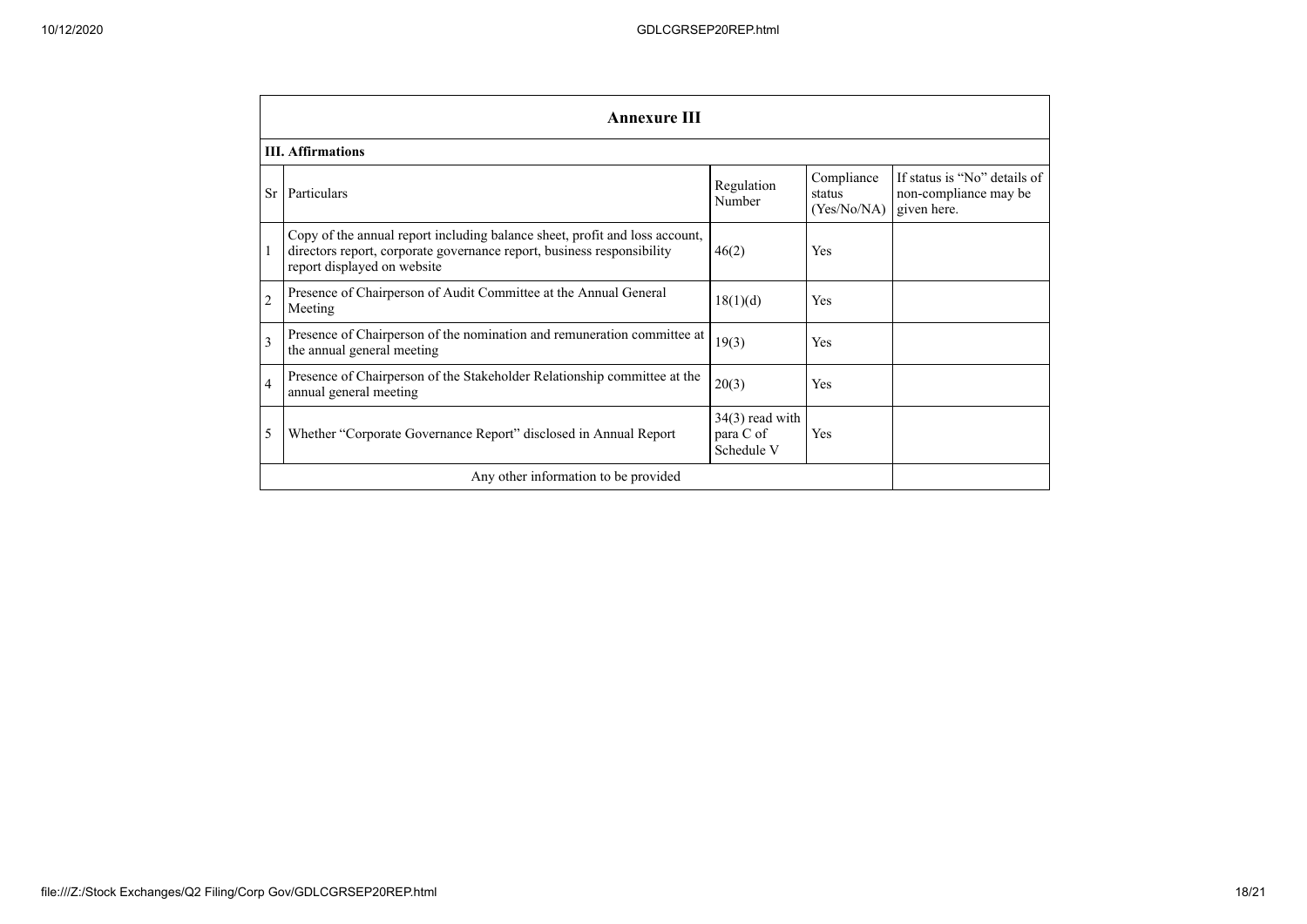| Annexure III      |                                          |  |
|-------------------|------------------------------------------|--|
| Name of signatory | <b>VEENA NAIR</b>                        |  |
| Designation       | Company Secretary and Compliance Officer |  |